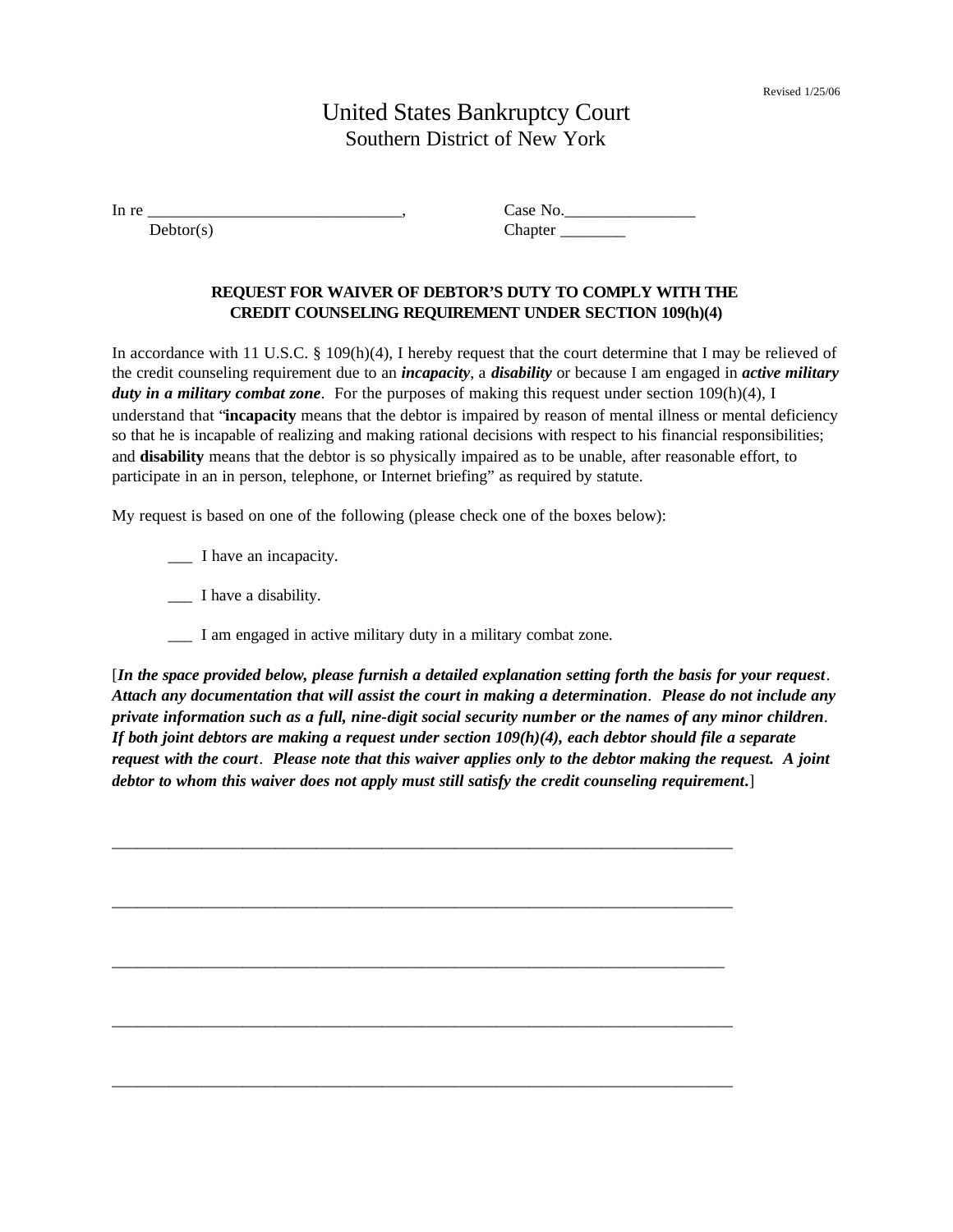| Signature of Attorney | Date | Signature of Debtor                      | Date |  |
|-----------------------|------|------------------------------------------|------|--|
|                       |      |                                          |      |  |
|                       |      |                                          |      |  |
|                       |      | Name of Debtor (if this is a Joint Case) |      |  |
| Name of Attorney      |      |                                          |      |  |